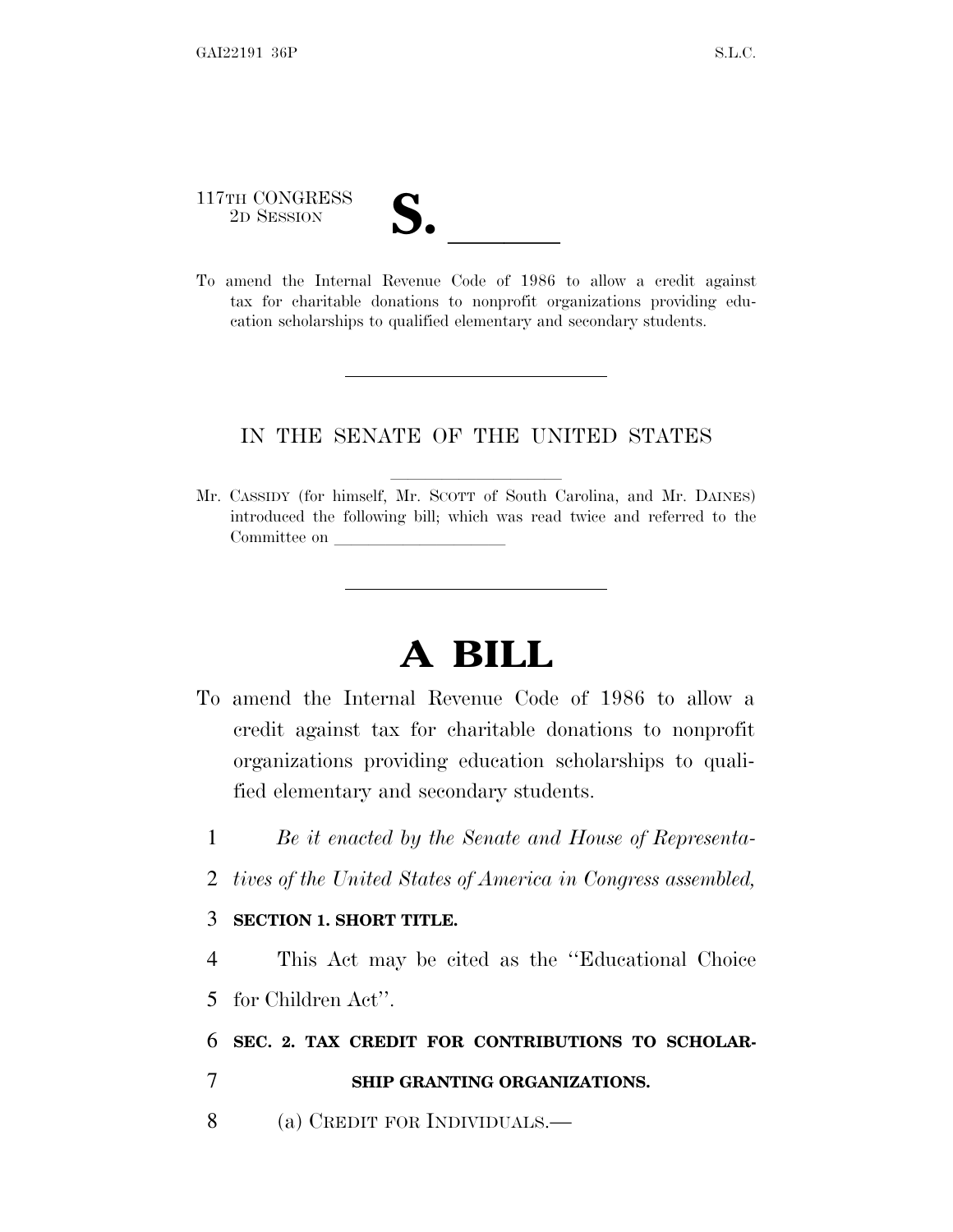(1) IN GENERAL.—Subpart A of part IV of sub- chapter A of chapter 1 of the Internal Revenue Code of 1986 is amended by inserting after section 25D the following new section:

## **''SEC. 25E. QUALIFIED ELEMENTARY AND SECONDARY EDU-**

#### **CATION SCHOLARSHIPS.**

 ''(a) ALLOWANCE OF CREDIT.—In the case of an in- dividual, there shall be allowed as a credit against the tax imposed by this chapter for the taxable year an amount equal to the amount of qualified contributions made by the taxpayer during the taxable year.

12 "(b) AMOUNT OF CREDIT.—The credit allowed under subsection (a) in any taxable year shall not exceed an amount equal to the greater of—

 ''(1) 10 percent of the adjusted gross income of the taxpayer for the taxable year, or

17  $\frac{1}{2}$   $\frac{1}{2}$ ,000.

18 "(c) DEFINITIONS.—For purposes of this section— ''(1) ELIGIBLE STUDENT.—The term 'eligible student' means an individual who—

 $\langle (A)$  is a member of a household with an income which is not greater than 300 percent of the area median gross income (as such term is used in section 42), and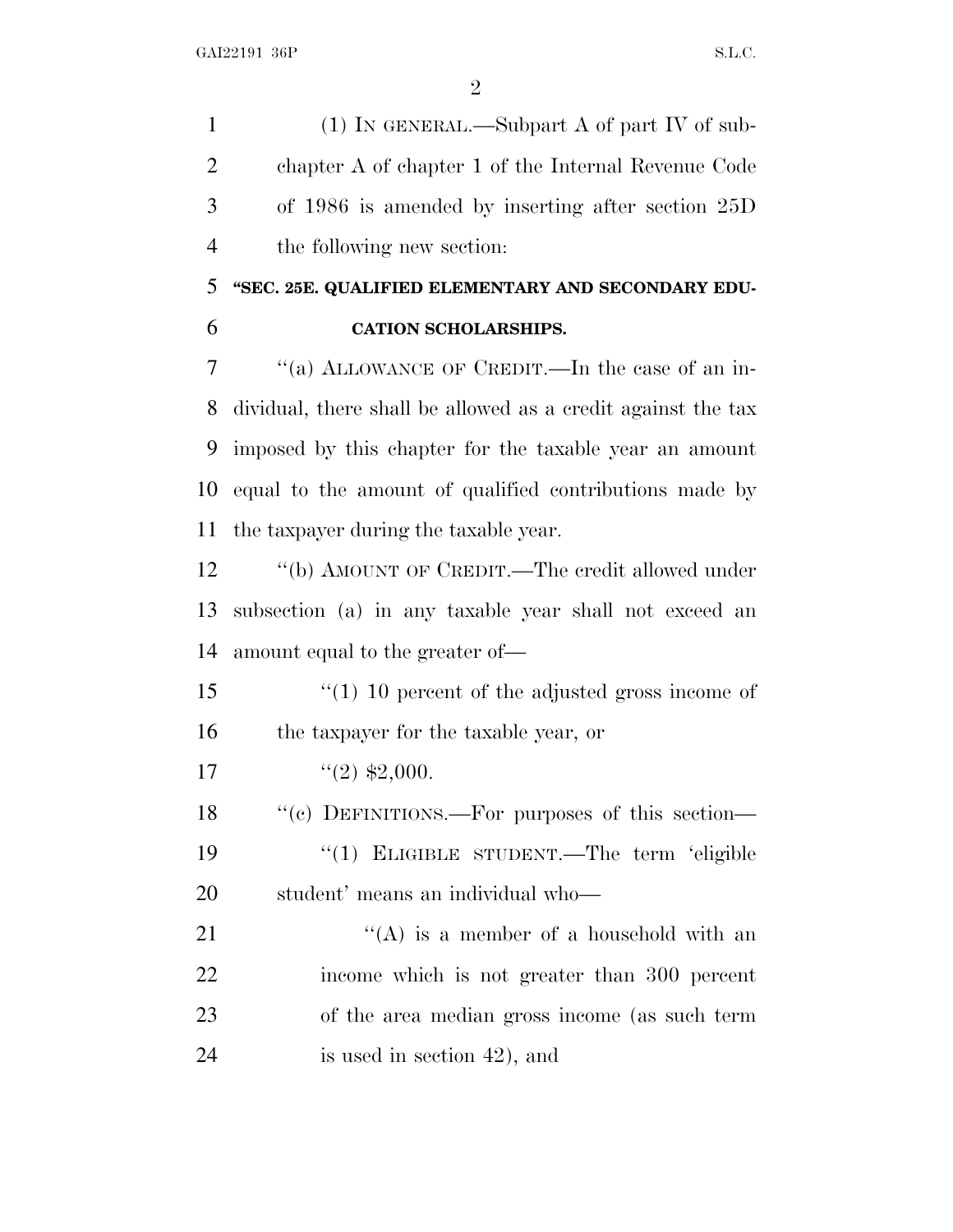$''(B)$  is eligible to enroll in a public ele-2 mentary or secondary school. ''(2) QUALIFIED CONTRIBUTION.—The term 'qualified contribution' means a charitable contribu-5 tion (as defined by section  $170(e)$ ) to a scholarship granting organization in the form of cash or market- able securities. 8 "(3) QUALIFIED ELEMENTARY OR SECONDARY EDUCATION EXPENSE.—The term 'qualified elemen- tary or secondary education expense' has the same meaning given the term 'qualified higher education expenses' under paragraph (3) of section 529(e), ex- cept that such paragraph shall be applied—  $\langle A \rangle$  by substituting 'elementary school or secondary school (as such terms are defined in section 8101 of the Elementary and Secondary Education Act of 1965 (20 U.S.C. 7801))' for 'eligible educational institution' each place it appears, and  $"$ (B) in subparagraph (B) thereof, by sub- stituting 'such school' for 'such institution' each 22 place it appears. 23 "(4) SCHOLARSHIP GRANTING ORGANIZA-

 TION.—The term 'scholarship granting organization' means any organization—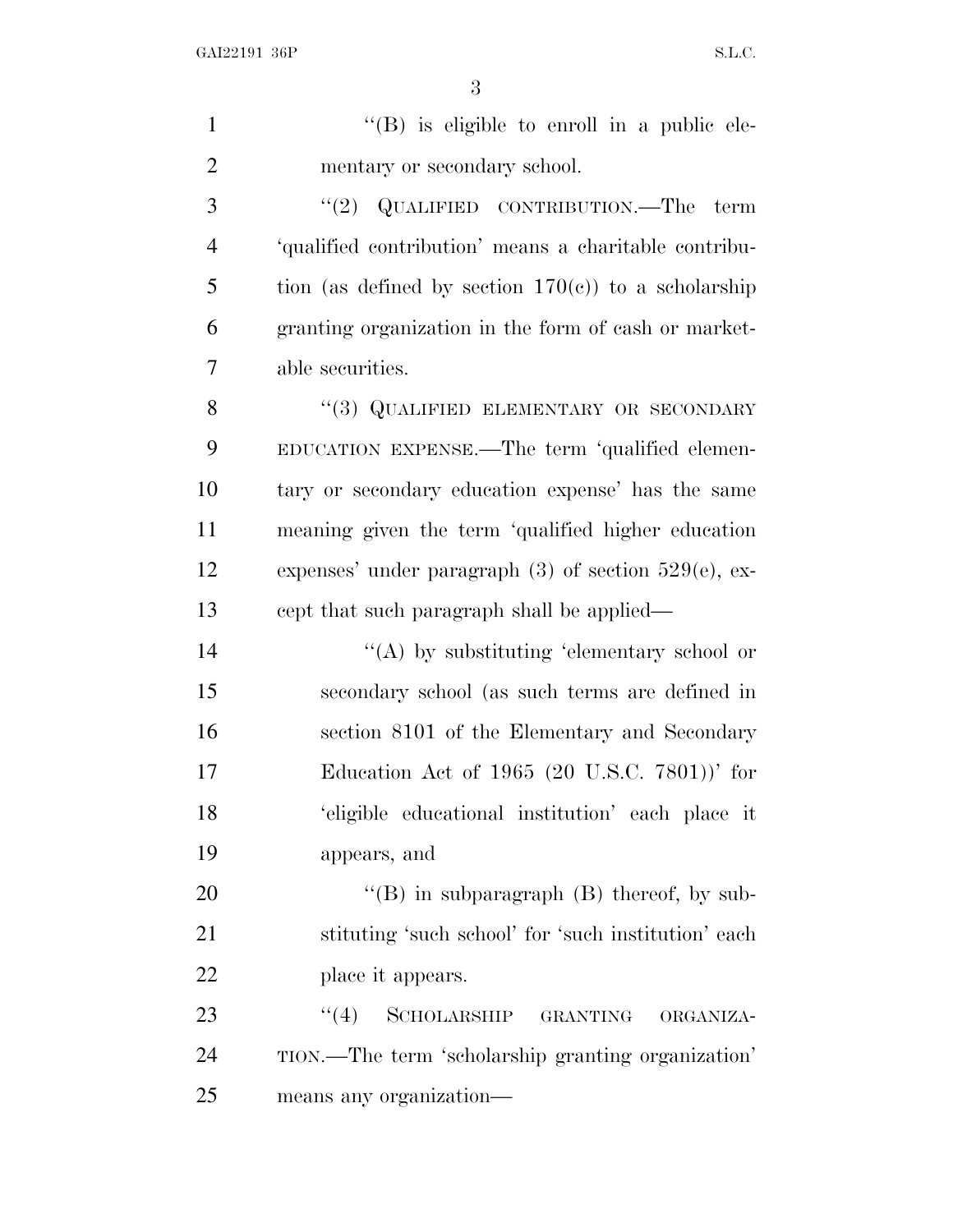| $\mathbf{1}$   | $\lq\lq$ which—                                  |
|----------------|--------------------------------------------------|
| $\overline{2}$ | "(i) is described in section $501(c)(3)$         |
| 3              | and exempt from tax under section $501(a)$ ,     |
| $\overline{4}$ | and                                              |
| 5              | "(ii) is not a private foundation,               |
| 6              | "(B) whose exclusive purpose is to provide       |
| $\tau$         | scholarships for qualified elementary or sec-    |
| 8              | ondary education expenses of eligible students,  |
| 9              | and                                              |
| 10             | $\lq\lq$ (C)(i) which meets the requirements of  |
| 11             | subsection (d), or                               |
| 12             | "(ii) which, pursuant to State law, was          |
| 13             | able, as of the date of the enactment of the     |
| 14             | Educational Choice for Children Act, to receive  |
| 15             | contributions that are eligible for a State tax  |
| 16             | credit if such contributions are used by the or- |
| 17             | ganization to provide scholarships to individual |
| 18             | elementary and secondary students, including     |
| 19             | scholarships for attending private schools.      |
| 20             | "(d) REQUIREMENTS FOR SCHOLARSHIP GRANTING       |
| 21             | ORGANIZATIONS.-                                  |
| 22             | "(1) IN GENERAL.—An organization meets the       |
| 23             | requirements of this subsection if—              |
|                |                                                  |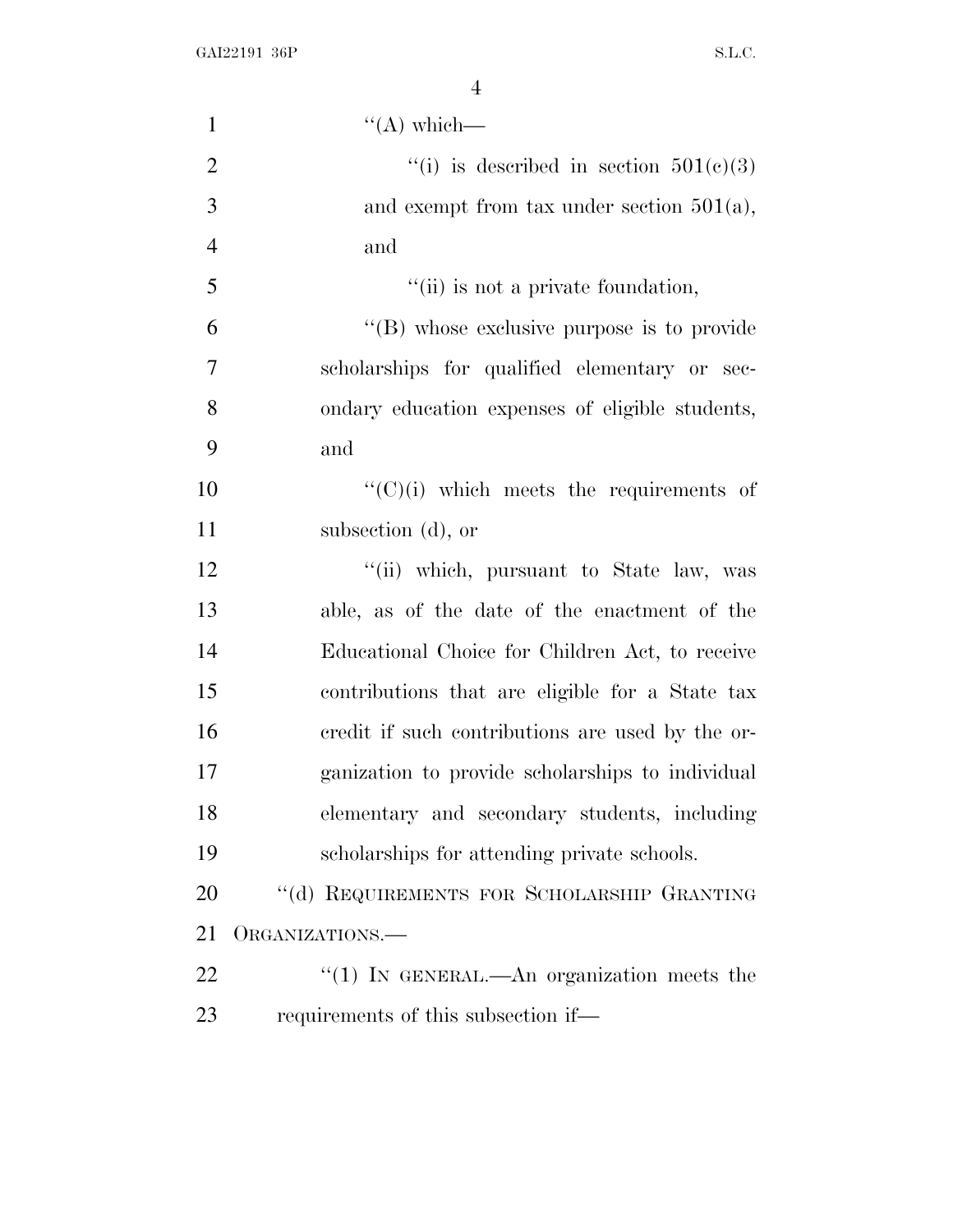| $\mathbf{1}$   | "(A) such organization provides scholar-        |
|----------------|-------------------------------------------------|
| $\overline{2}$ | ships to 2 or more students, provided that not  |
| 3              | all such students attend the same school,       |
| $\overline{4}$ | "(B) such organization does not provide         |
| 5              | scholarships for any expenses other than quali- |
| 6              | fied elementary or secondary education ex-      |
| 7              | penses,                                         |
| 8              | "(C) such organization provides a scholar-      |
| 9              | ship to eligible students with a priority for—  |
| 10             | "(i) students awarded a scholarship             |
| 11             | the previous school year, and                   |
| 12             | "(ii) after application of clause (i),          |
| 13             | any such students who have a sibling who        |
| 14             | was awarded a scholarship from such orga-       |
| 15             | nization,                                       |
| 16             | "(D) such organization does not earmark         |
| 17             | or set aside contributions for scholarships on  |
| 18             | behalf of any particular student,               |
| 19             | "(E) such organization takes appropriate        |
| 20             | steps to verify the annual household income and |
| 21             | family size of eligible students to whom it     |
| 22             | awards scholarships, and limits them to a mem-  |
| 23             | ber of a household for which the income does    |
| 24             | not exceed the amount established under sub-    |
| 25             | section $(c)(1)(A)$ ,                           |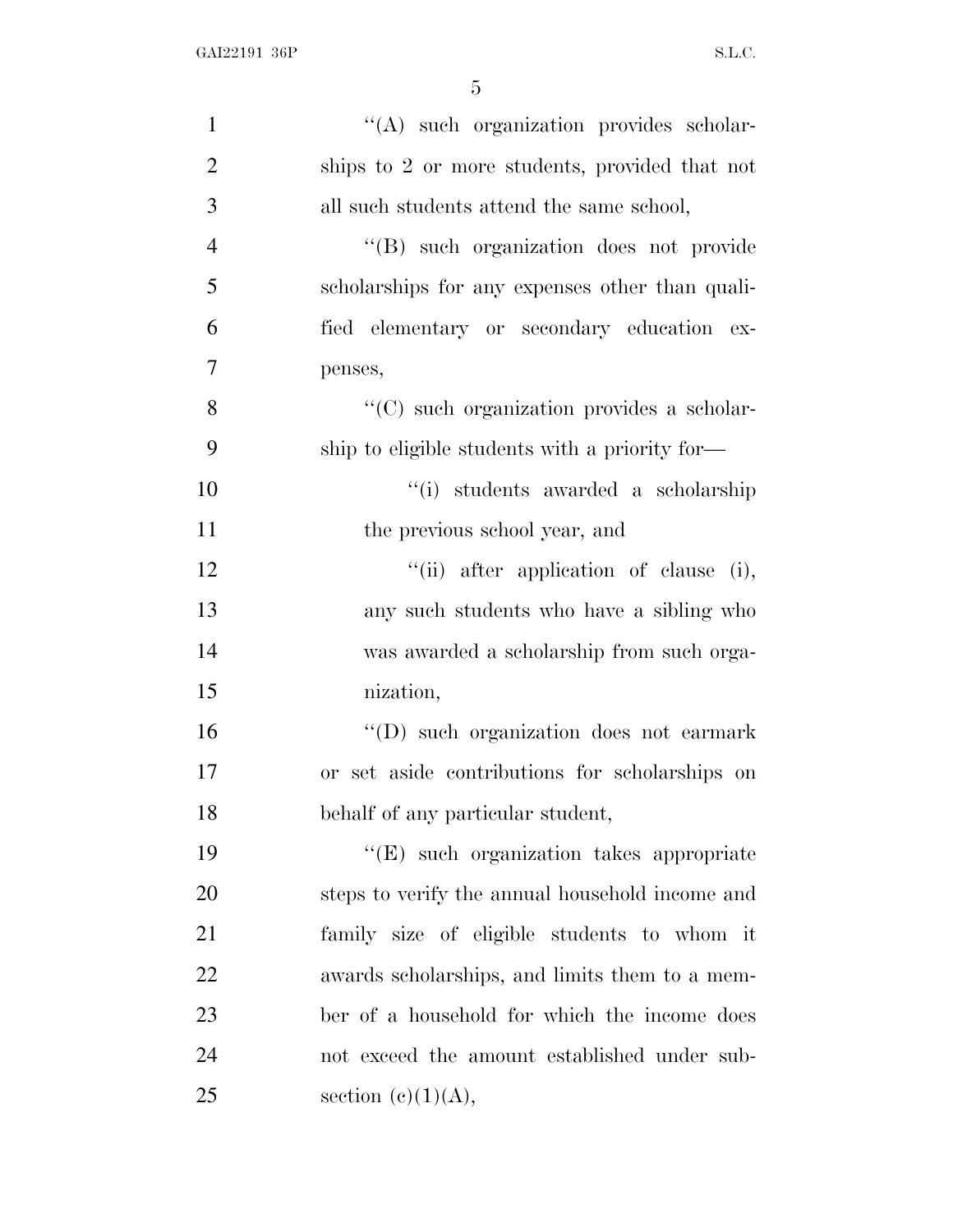| $\mathbf{1}$   | $\lq\lq(F)$ such organization—                        |
|----------------|-------------------------------------------------------|
| $\overline{2}$ | "(i) obtains from an independent cer-                 |
| 3              | tified public accountant annual financial             |
| $\overline{4}$ | and compliance audits, and                            |
| 5              | "(ii) certifies to the Secretary (at such             |
| 6              | time, and in such form and manner, as the             |
| 7              | Secretary may prescribe) that the audit de-           |
| 8              | scribed in clause (i) has been completed,             |
| 9              | and                                                   |
| 10             | " $(G)$ no officer or board member of such            |
| 11             | organization has been convicted of a felony.          |
| 12             | "(2) INDEPENDENT CERTIFIED PUBLIC AC-                 |
| 13             | COUNTANT.—For purposes of paragraph $(1)(F)$ , the    |
| 14             | 'independent certified public accountant'<br>term     |
| 15             | means, with respect to an organization, a certified   |
| 16             | public accountant who is not a person described in    |
| 17             | section $465(b)(3)(A)$ with respect to such organiza- |
| 18             | tion or any employee of such organization.            |
| 19             | "(3) PROHIBITION ON SELF-DEALING.—                    |
| 20             | "(A) IN GENERAL.—A scholarship grant-                 |
| 21             | ing organization may not award a scholarship          |
| 22             | to any disqualified person.                           |
| 23             | "(B) DISQUALIFIED PERSON.—For pur-                    |
| 24             | poses of this paragraph, a disqualified person        |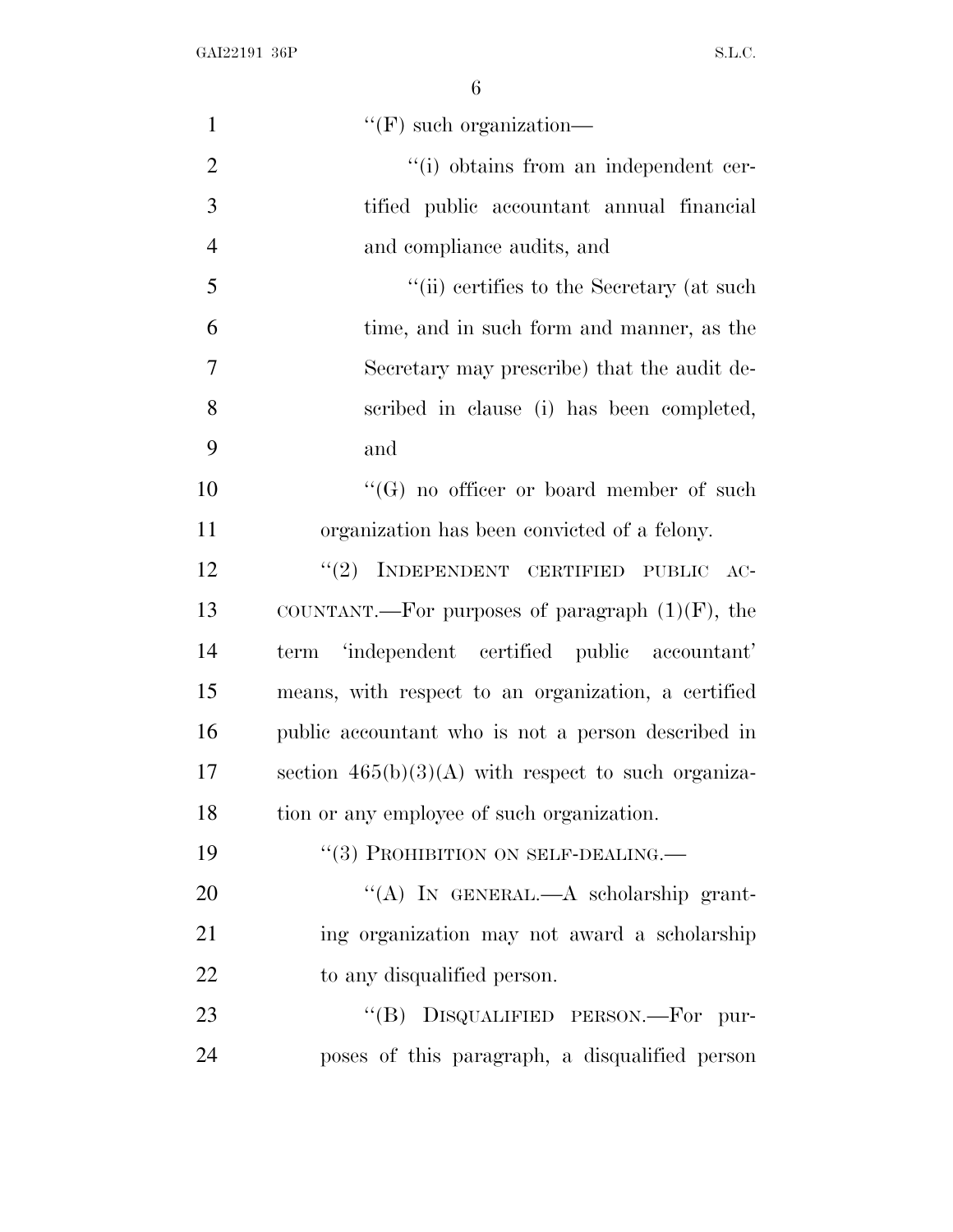shall be determined pursuant to rules similar to 2 the rules of section 4946. ''(e) DENIAL OF DOUBLE BENEFIT.—Any qualified contribution for which a credit is allowed under this sec- tion shall not be taken into account as a charitable con- tribution for purposes of section 170. ''(f) CARRYFORWARD OF UNUSED CREDIT.— 8 "(1) IN GENERAL.—If the credit allowable under subsection (a) for any taxable year exceeds 10 the limitation imposed by section  $26(a)$  for such tax- able year reduced by the sum of the credits allowable under this subpart (other than this section, section 23, and section 25D), such excess shall be carried to the succeeding taxable year and added to the credit allowable under subsection (a) for such taxable year. ''(2) LIMITATION.—No credit may be carried forward under this subsection to any taxable year following the fifth taxable year after the taxable year in which the credit arose. For purposes of the pre- ceding sentence, credits shall be treated as used on a first-in first-out basis. ''(g) APPLICATION OF VOLUME CAP.—A qualified

 contribution shall be taken into account under this section only if such contribution is not in excess of the volume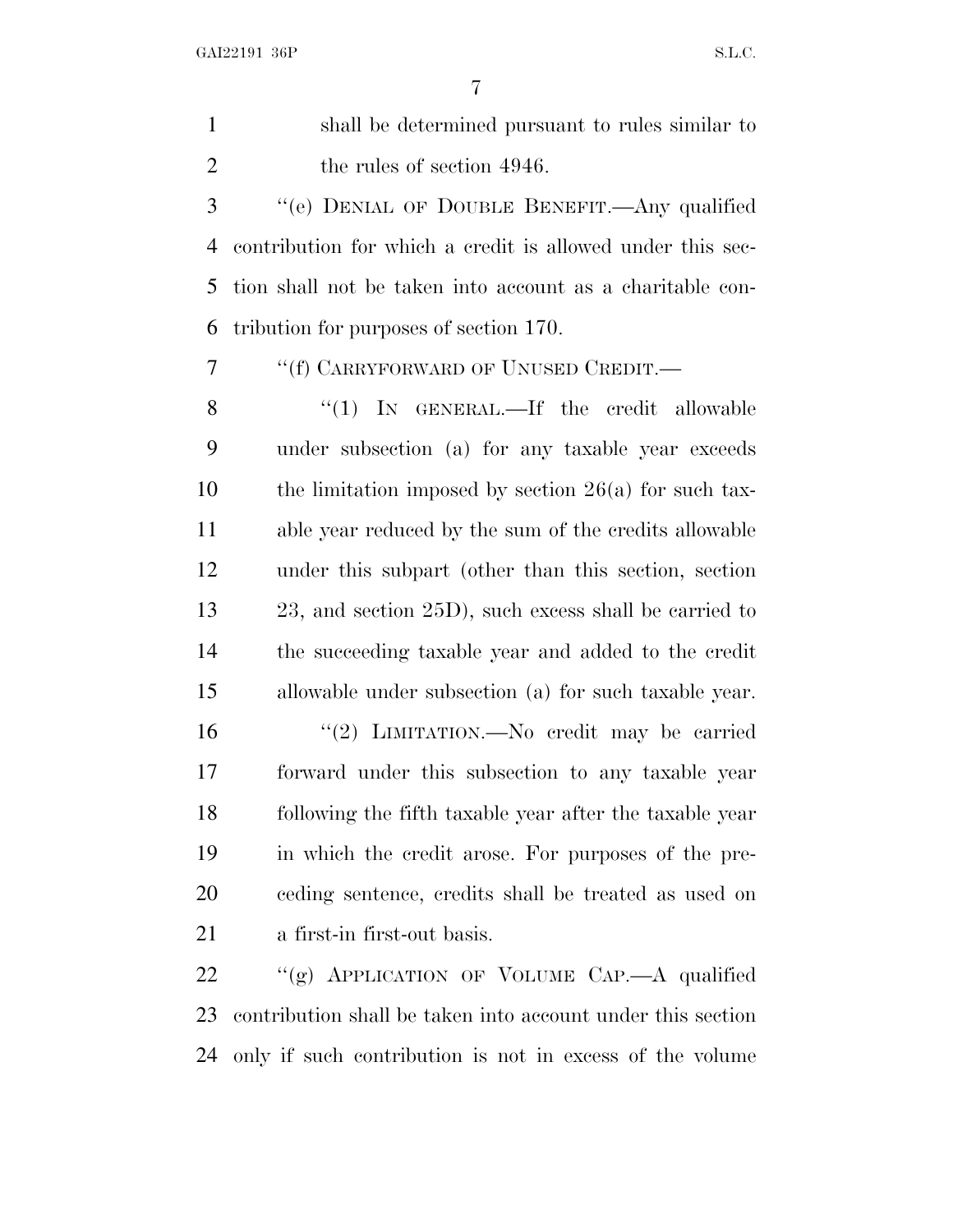cap established under section 3 of the Educational Choice for Children Act.''.

 (2) CLERICAL AMENDMENT.—The table of sec- tions for subpart A of part IV of subchapter A of chapter 1 of such Code is amended by inserting after the item relating to section 25D the following new item: ''Sec. 25E. Qualified elementary and secondary education scholarships.''. 8 (b) CREDIT FOR CORPORATIONS.— (1) IN GENERAL.—Subpart D of part IV of subchapter A of chapter 1 of such Code is amended by adding after section 45T the following: **''SEC. 45U. CONTRIBUTIONS TO SCHOLARSHIP GRANTING ORGANIZATIONS.** ''(a) GENERAL RULE.—For purposes of section 38, in the case of a corporation, the education scholarship credit determined under this section for the taxable year is the aggregate amount of qualified contributions for the taxable year. ''(b) AMOUNT OF CREDIT.—The credit allowed under subsection (a) for any taxable year shall not exceed 5 per-cent of the taxable income (as defined in section

22  $170(b)(2)(D)$  of the corporation for such taxable year.

23 " (c) QUALIFIED CONTRIBUTIONS.—For purposes of this section, the term 'qualified contribution' has the meaning given such term under section 25E.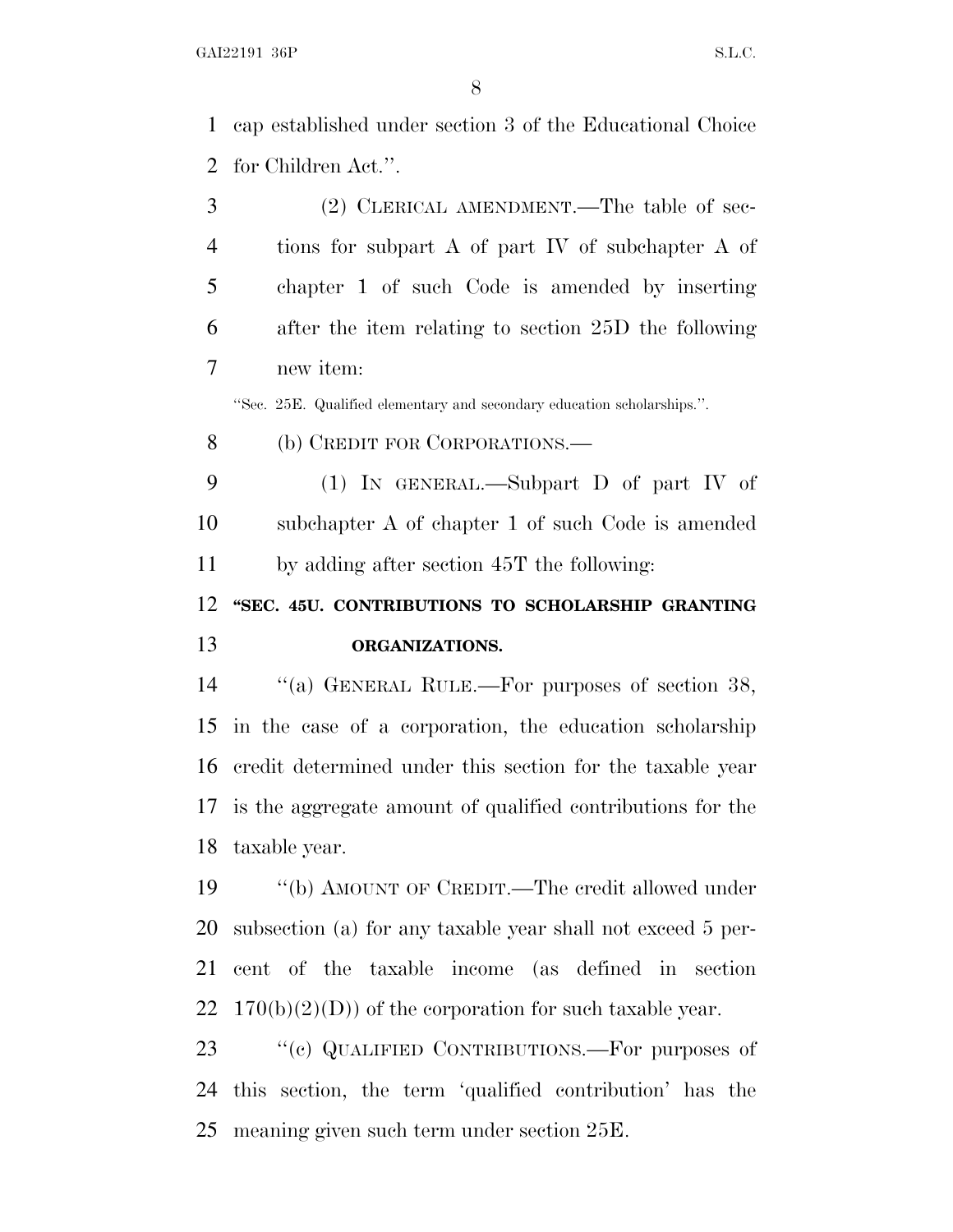''(d) DENIAL OF DOUBLE BENEFIT.—No deduction shall be allowed under any provision of this chapter for any expense for which a credit is allowed under this sec-tion.

 ''(e) APPLICATION OF VOLUME CAP.—A qualified contribution shall be taken into account under this section only if such contribution is not in excess of the volume cap established under section 3 of the Educational Choice for Children Act.''.

 (2) CONFORMING AMENDMENTS.—Section 38(b) of such Code is amended by striking ''plus'' at the end of paragraph (32), by striking the period and inserting '', plus'' at the end of paragraph (33), and by adding at the end the following new para-graph:

16  $\frac{16}{34}$  the education scholarship credit deter-17 mined under section  $45U(a)$ .".

18 (3) CLERICAL AMENDMENT.—The table of sec- tions for subpart D of part IV of subchapter A of chapter 1 of such Code, as amended by this Act, is amended by adding at the end the following new item:

''Sec. 45U. Contributions to scholarship granting organizations.''.

 (c) FAILURE OF SCHOLARSHIP GRANTING ORGANI-ZATIONS TO MAKE DISTRIBUTIONS.—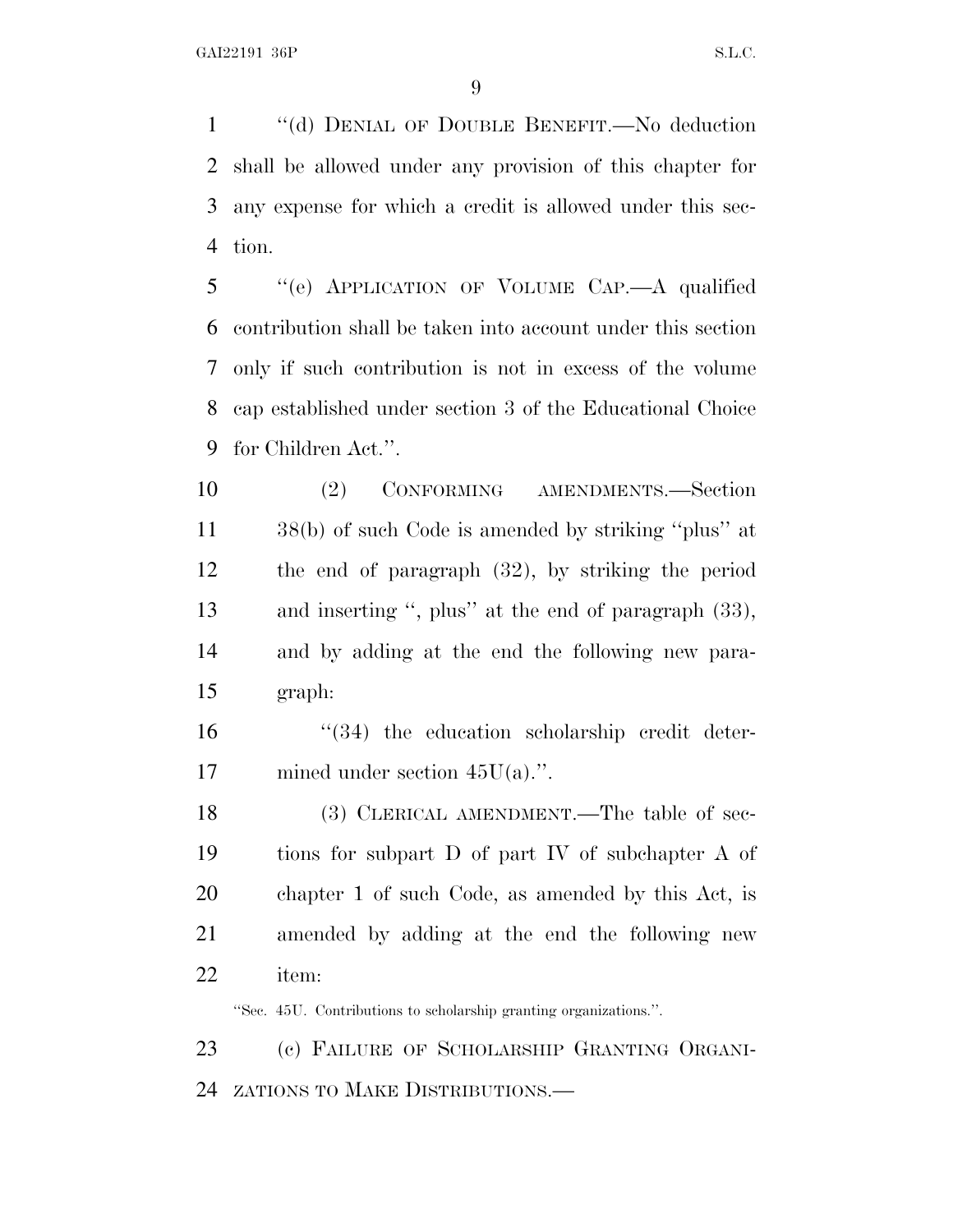(1) IN GENERAL.—Chapter 42 of such Code is amended by adding at the end the following new subchapter:

### **''Subchapter I—Scholarship Granting Organizations**

''Sec. 4969. Failure to distribute receipts.

#### **''SEC. 4969. FAILURE TO DISTRIBUTE RECEIPTS.**

 ''(a) I<sup>N</sup> GENERAL.—In the case of any scholarship granting organization (as defined in section 25E) which has been determined by the Secretary to have failed to satisfy the requirement under subsection (b) for any tax- able year, any contribution made to such organization dur- ing the first taxable year beginning after the date of such determination shall not be treated as a qualified contribu-14 tion (as defined in section  $25E(c)(2)$ ) for purposes of sec-tions 25E and 45U.

 ''(b) REQUIREMENT.—The requirement described in this subsection is that the amount of receipts of the schol- arship granting organization for the taxable year which are distributed before the distribution deadline with re- spect to such receipts shall not be less than the required distribution amount with respect to such taxable year.

22 " (c) DEFINITIONS.—For purposes of this section— 23 "(1) REQUIRED DISTRIBUTION AMOUNT.—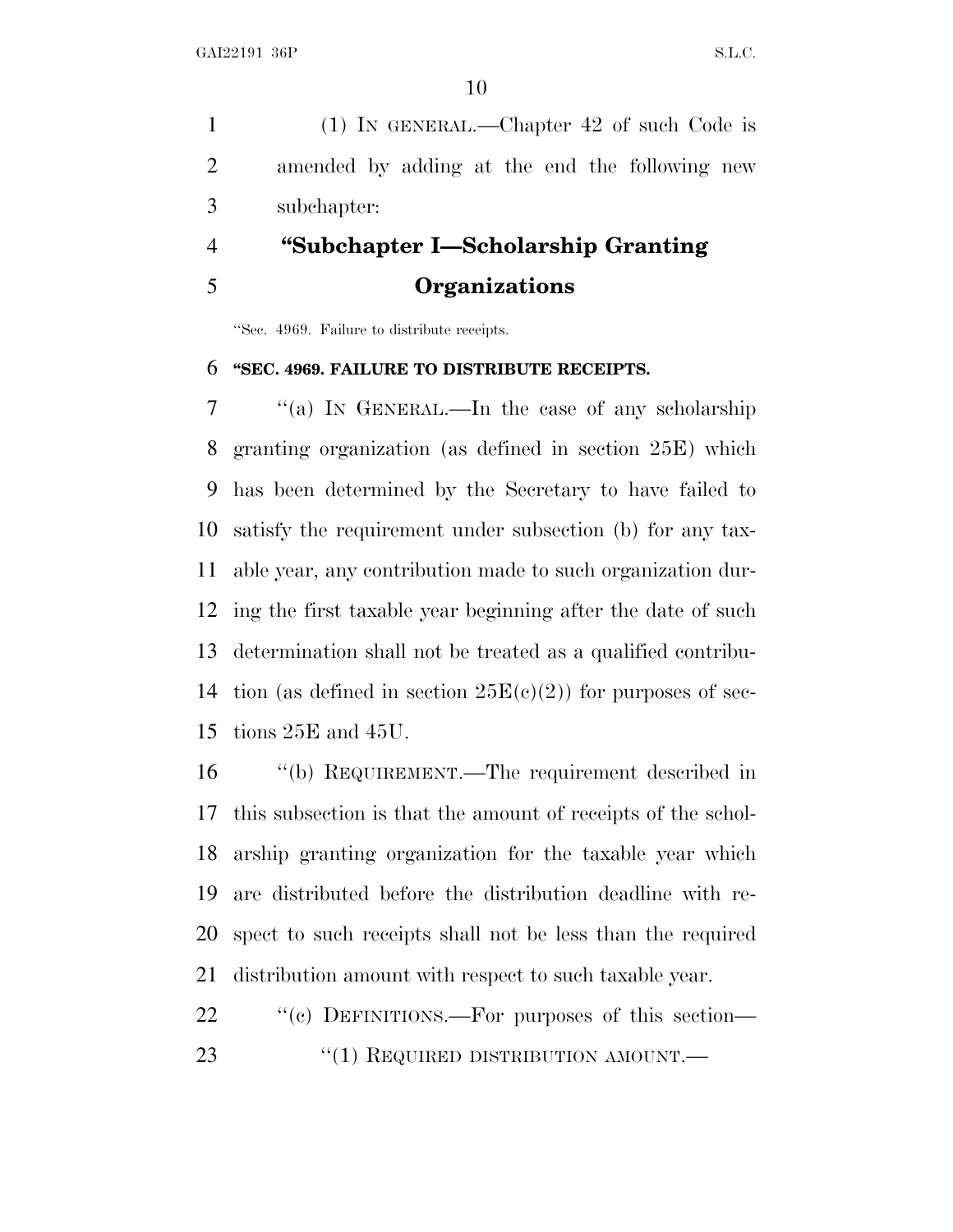| $\mathbf{1}$   | "(A) IN GENERAL.—The required distribu-            |
|----------------|----------------------------------------------------|
| $\overline{2}$ | tion amount with respect to a taxable year is      |
| 3              | the amount equal to 100 percent of the total re-   |
| $\overline{4}$ | ceipts of the scholarship granting organization    |
| 5              | for such taxable year—                             |
| 6              | "(i) reduced by the sum of such re-                |
| 7              | ceipts that are retained for reasonable ad-        |
| 8              | ministrative expenses for the taxable year         |
| 9              | or are carried to the succeeding taxable           |
| 10             | year under subparagraph $(C)$ , and                |
| 11             | "(ii) increased by the amount of the               |
| 12             | carryover under subparagraph (C) from              |
| 13             | the preceding taxable year.                        |
| 14             | "(B) SAFE HARBOR FOR REASONABLE AD-                |
| 15             | MINISTRATIVE EXPENSES.—For purposes of             |
| 16             | subparagraph $(A)(i)$ , if the percentage of total |
| 17             | receipts of a scholarship granting organization    |
| 18             | for a taxable year which are used for adminis-     |
| 19             | trative purposes is equal to or less than 10 per-  |
| 20             | cent, such expenses shall be deemed to be rea-     |
| 21             | sonable for purposes of such subparagraph.         |
| 22             | "(C) CARRYOVER.—With respect to the                |
| 23             | amount of the total receipts of a scholarship      |
| 24             | granting organization with respect to any tax-     |
| 25             | able year, an amount not greater than 15 per-      |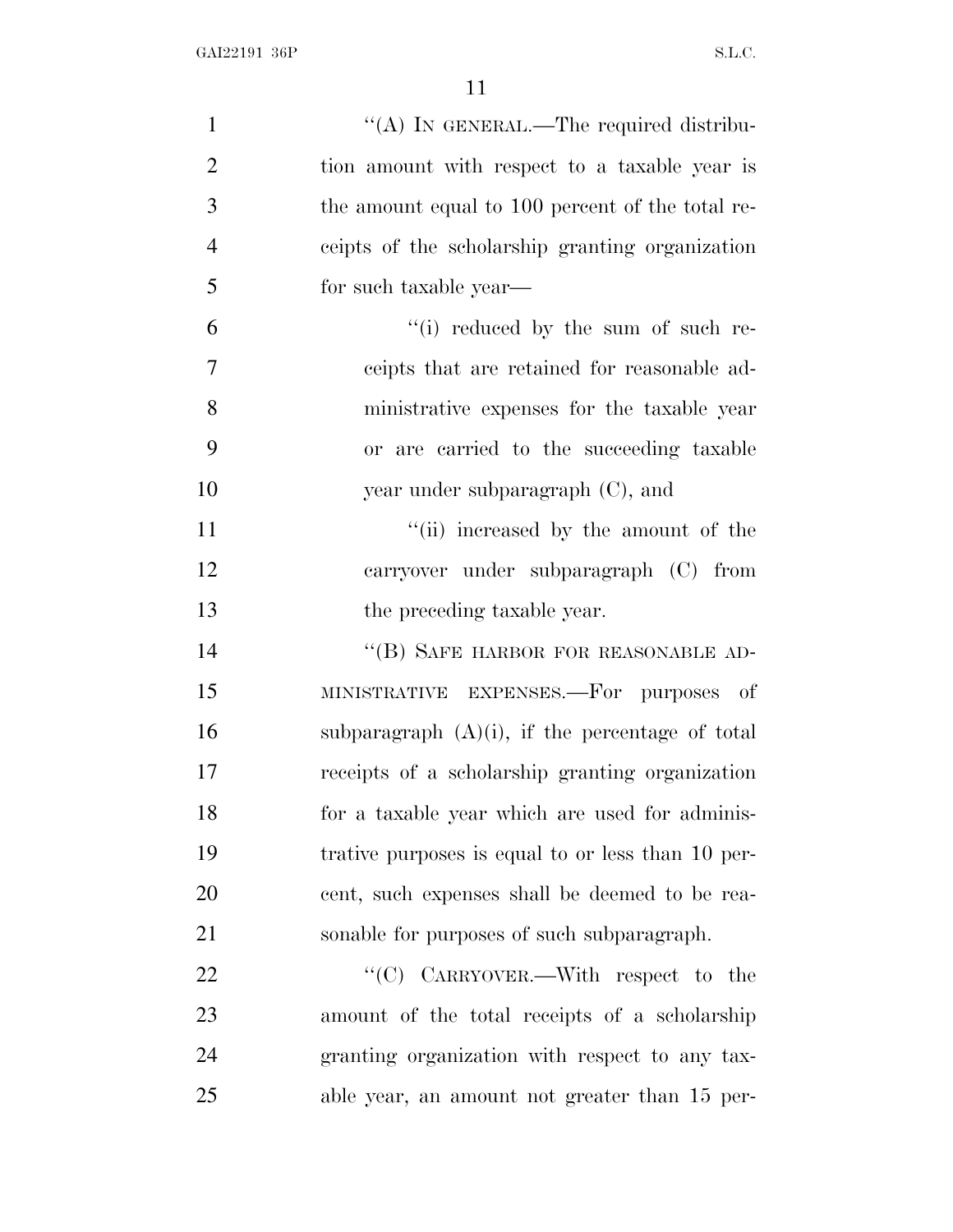| $\mathbf{1}$   | cent of such amount may, at the election of           |
|----------------|-------------------------------------------------------|
| $\overline{2}$ | such organization, be carried to the succeeding       |
| 3              | taxable year.                                         |
| $\overline{4}$ | "(2) DISTRIBUTIONS.—The term 'distribution'           |
| 5              | includes amounts which are formally committed but     |
| 6              | not distributed. A formal commitment described in     |
| 7              | the preceding sentence may include contributions set  |
| 8              | aside for eligible students for more than one year.   |
| 9              | "(3) DISTRIBUTION DEADLINE.—The distribu-             |
| 10             | tion deadline with respect to receipts for a taxable  |
| 11             | year is the first day of the third taxable year fol-  |
| 12             | lowing the taxable year in which such receipts are    |
| 13             | received by the scholarship granting organization.".  |
| 14             | (2) CLERICAL AMENDMENT.—The table of sub-             |
| 15             | chapters for chapter 42 of such Code is amended by    |
| 16             | adding at the end the following new item:             |
|                | "SUBCHAPTER I. SCHOLARSHIP GRANTING ORGANIZATIONS".   |
| 17             | SEC. 3. VOLUME CAP.                                   |
| 18             | $(a)$ ALLOCATION.—                                    |
| 19             | (1) IN GENERAL.—For purposes of sections              |
| 20             | $25E(g)$ and $45U(e)$ of the Internal Revenue Code of |
| 21             | 1986 (as added by this Act), the volume cap applica-  |
| 22             | ble with respect to both such sections shall be       |
| 23             | $$10,000,000,000$ for calendar year 2023 and each     |
| 24             | subsequent year thereafter, with such amount to be    |
| 25             | allocated as follows:                                 |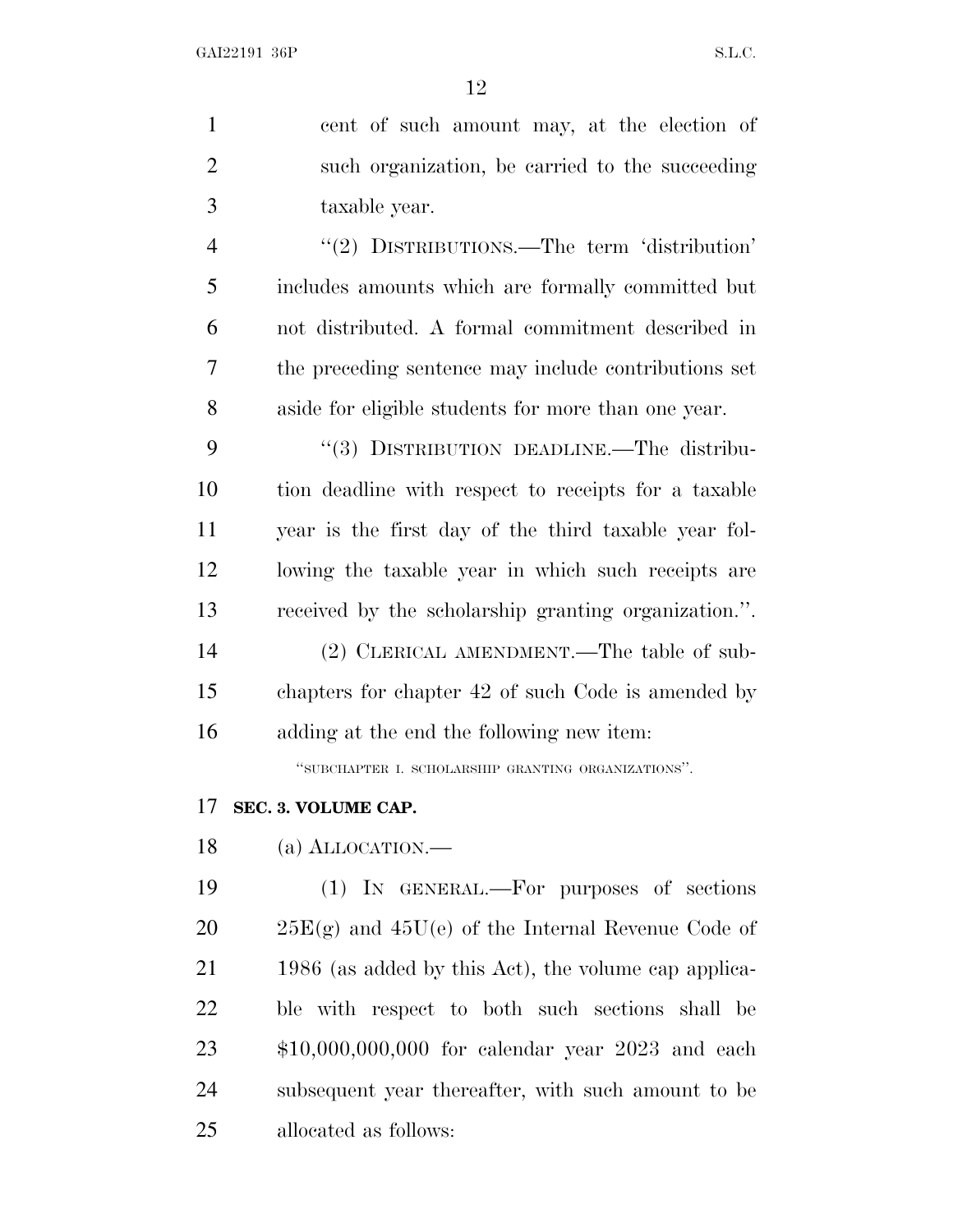(A) \$1,000,000,000 shall be allocated to the States, with such amount to be allocated in equal amounts to each State. With respect to the amount which has been allocated to a State for any calendar year— (i) 50 percent of such amount shall be made available for any individual residing in such State to claim the credit allowed under section 25E of the Internal Revenue Code of 1986 with respect to any qualified contributions (as defined in such section) made by such individual during any tax- able year beginning during such calendar year, and (ii) 50 percent of such amount shall be made available for any corporation cre- ated or organized in such State to claim the credit determined under section 45U of such Code with respect to any qualified contributions made by such corporation during any taxable year beginning during such calendar year. (B) With respect to the amount remaining after the allocation under subparagraph (A)—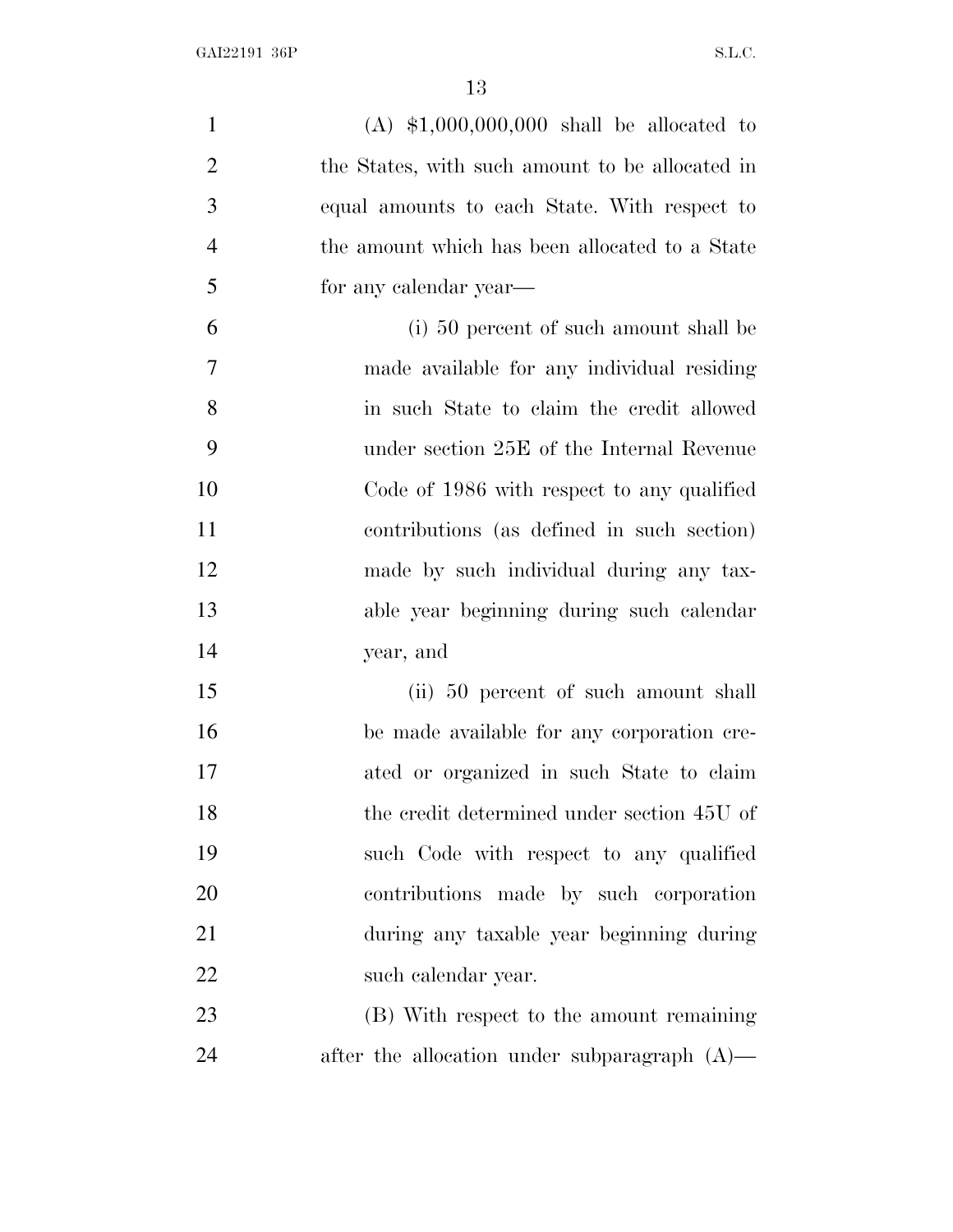(i) 50 percent of such amount shall be made available for any individual to claim the credit allowed under section 25E of the Internal Revenue Code of 1986 with re- spect to any qualified contributions made by such individual during any taxable year beginning during such calendar year, and (ii) 50 percent of such amount shall be made available for any corporation to claim the credit determined under section 45U of such Code with respect to any qualified contributions made by such cor- poration during any for any taxable year beginning during such calendar year. (2) CARRYOVER.—The amount of any allotment 16 to a State under paragraph  $(1)(A)$  for any calendar year which is not claimed by taxpayers described in such paragraph during such calendar year shall be added to the allotment provided to such State under such paragraph for the subsequent calendar year. (b) FIRST-COME, FIRST-SERVE.—For purposes of ap- plying the volume cap under this section, such volume cap shall be applied based on a first-come, first-serve basis, as determined based on the date on which the taxpayer

made the qualified contribution.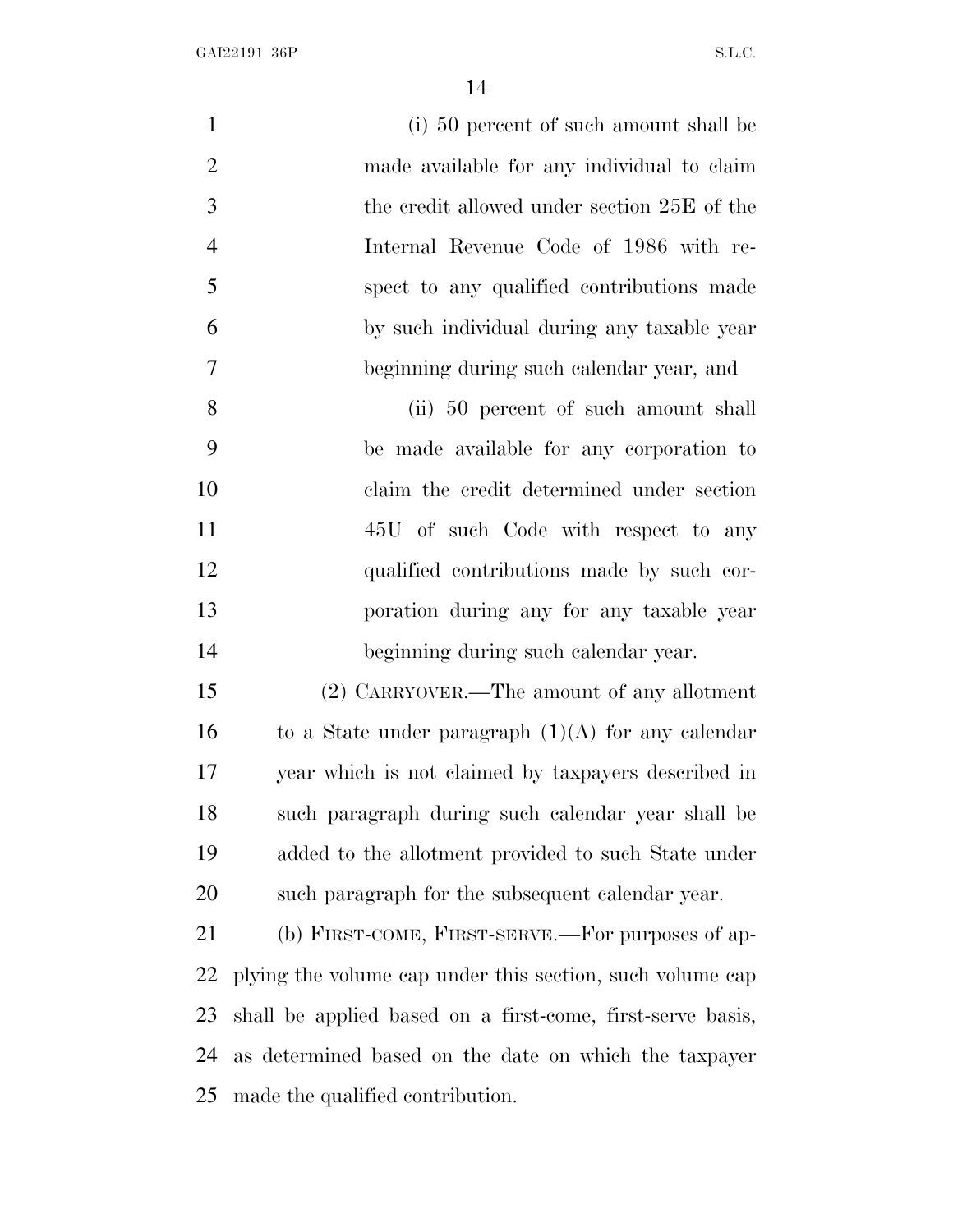(c) REAL-TIME INFORMATION.—For purposes of this section, the Secretary of the Treasury (or the Secretary's delegate) shall develop a system to track the amount of qualified contributions made during the calendar year for which a credit may be claimed under section 25E or 45U of the Internal Revenue Code of 1986, with such informa-tion to be updated in real time.

### **SEC. 4. EXEMPTION FROM GROSS INCOME FOR SCHOLAR- SHIPS FOR QUALIFIED ELEMENTARY OR SEC- ONDARY EDUCATION EXPENSES OF ELIGIBLE STUDENTS.**

 (a) I<sup>N</sup> GENERAL.—Part III of subchapter B of chap- ter 1 of the Internal Revenue Code of 1986 is amended by inserting before section 140 the following new section: **''SEC. 139I. SCHOLARSHIPS FOR QUALIFIED ELEMENTARY OR SECONDARY EDUCATION EXPENSES OF**

**ELIGIBLE STUDENTS.**

18 "(a) IN GENERAL.—In the case of an individual, gross income shall not include any amounts provided to any dependent of such individual pursuant to a scholar- ship for qualified elementary or secondary education ex- penses of an eligible student which is provided by a schol-arship granting organization.

 ''(b) DEFINITIONS.—In this section, the terms 'quali-fied elementary or secondary education expense', 'eligible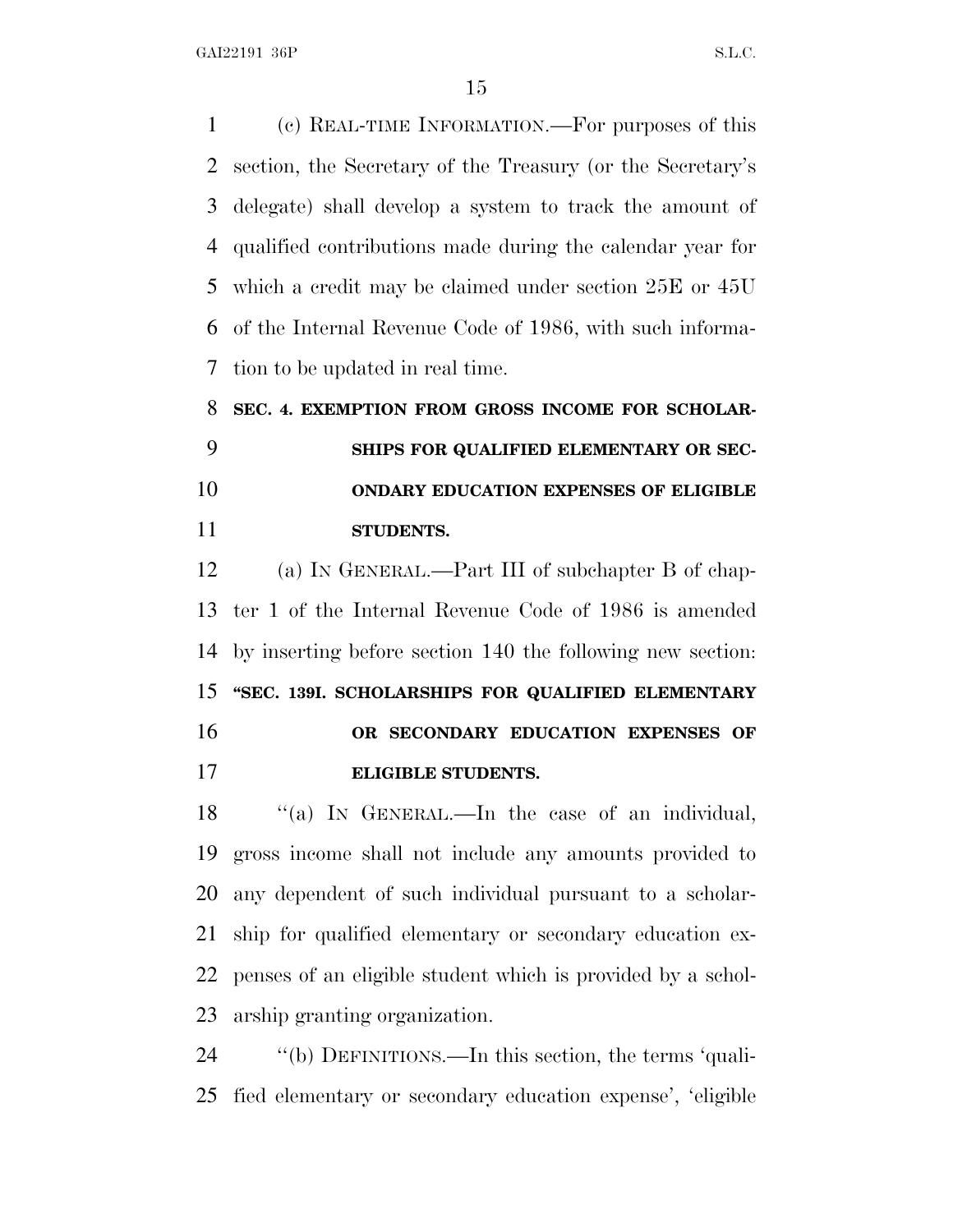student', and 'scholarship granting organization' have the same meaning given such terms under section 25E(c).''. (b) CONFORMING AMENDMENT.—The table of sec- tions for part III of subchapter B of chapter 1 of the In- ternal Revenue Code of 1986 is amended by inserting be- fore the item relating to section 140 the following new item: ''Sec. 139I. Scholarships for qualified elementary or secondary education expenses of eligible students.''. **SEC. 5. ORGANIZATIONAL AND PARENTAL AUTONOMY.** (a) PROHIBITION OF CONTROL OVER SCHOLARSHIP ORGANIZATIONS.— (1) IN GENERAL.— (A) TREATMENT.—A scholarship granting organization shall not, by virtue of participation

 under any provision of this Act or any amend- ment made by this Act, be regarded as acting on behalf of any governmental entity.

 (B) NO GOVERNMENTAL CONTROL.—Noth-18 ing in this Act, or any amendment made by this Act, shall be construed to permit, allow, encour- age, or authorize any Federal, State, or local government entity, or officer or employee there- of, to mandate, direct, or control any aspect of any scholarship granting organization.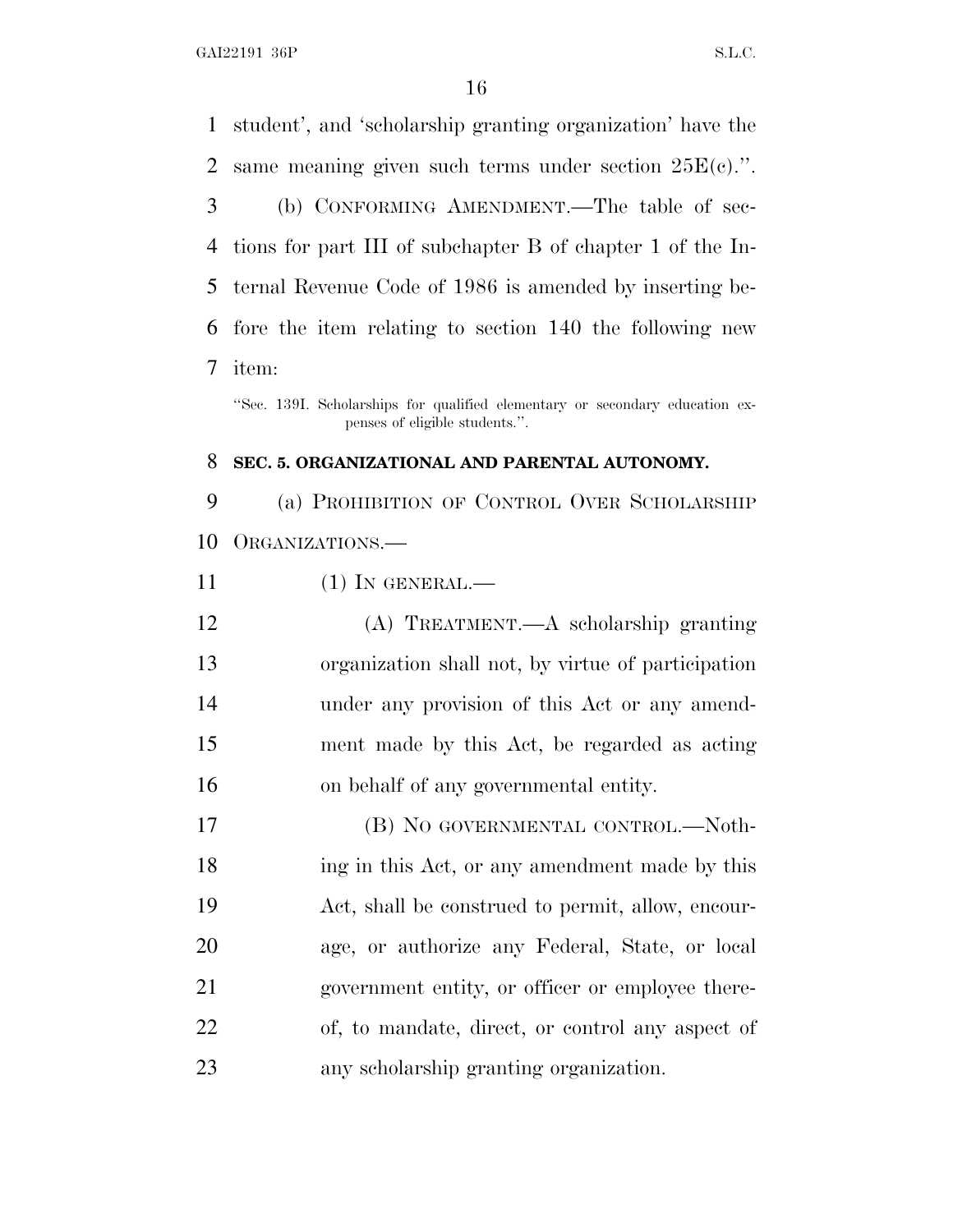| $\mathbf{1}$   | (C) MAXIMUM FREEDOM.—To the extent                |
|----------------|---------------------------------------------------|
| $\overline{2}$ | permissible by law, this Act, and any amend-      |
| 3              | ment made by this Act, shall be construed to      |
| $\overline{4}$ | allow scholarship granting organizations max-     |
| 5              | imum freedom to provide for the needs of the      |
| 6              | participants without governmental control.        |
| 7              | (2) PROHIBITION OF CONTROL OVER NON-PUB-          |
| 8              | LIC SCHOOLS.-                                     |
| 9              | (A) NO GOVERNMENTAL CONTROL.-Noth-                |
| 10             | ing in this Act, or any amendment made by this    |
| 11             | Act, shall be construed to permit, allow, encour- |
| 12             | age, or authorize any Federal, State, or local    |
| 13             | government entity, or officer or employee there-  |
| 14             | of, to mandate, direct, or control any aspect of  |
| 15             | any private or religious elementary or secondary  |
| 16             | education institution.                            |
| 17             | (B) NO EXCLUSION OF PRIVATE OR RELI-              |
| 18             | GIOUS SCHOOLS.-No Federal, State, or local        |
| 19             | government entity, or officer or employee there-  |
| 20             | of, shall impose or permit the imposition of any  |
| 21             | conditions or requirements that would exclude     |
| 22             | or operate to exclude educational expenses at     |
| 23             | private or religious elementary and secondary     |
| 24             | education institutions from being considered      |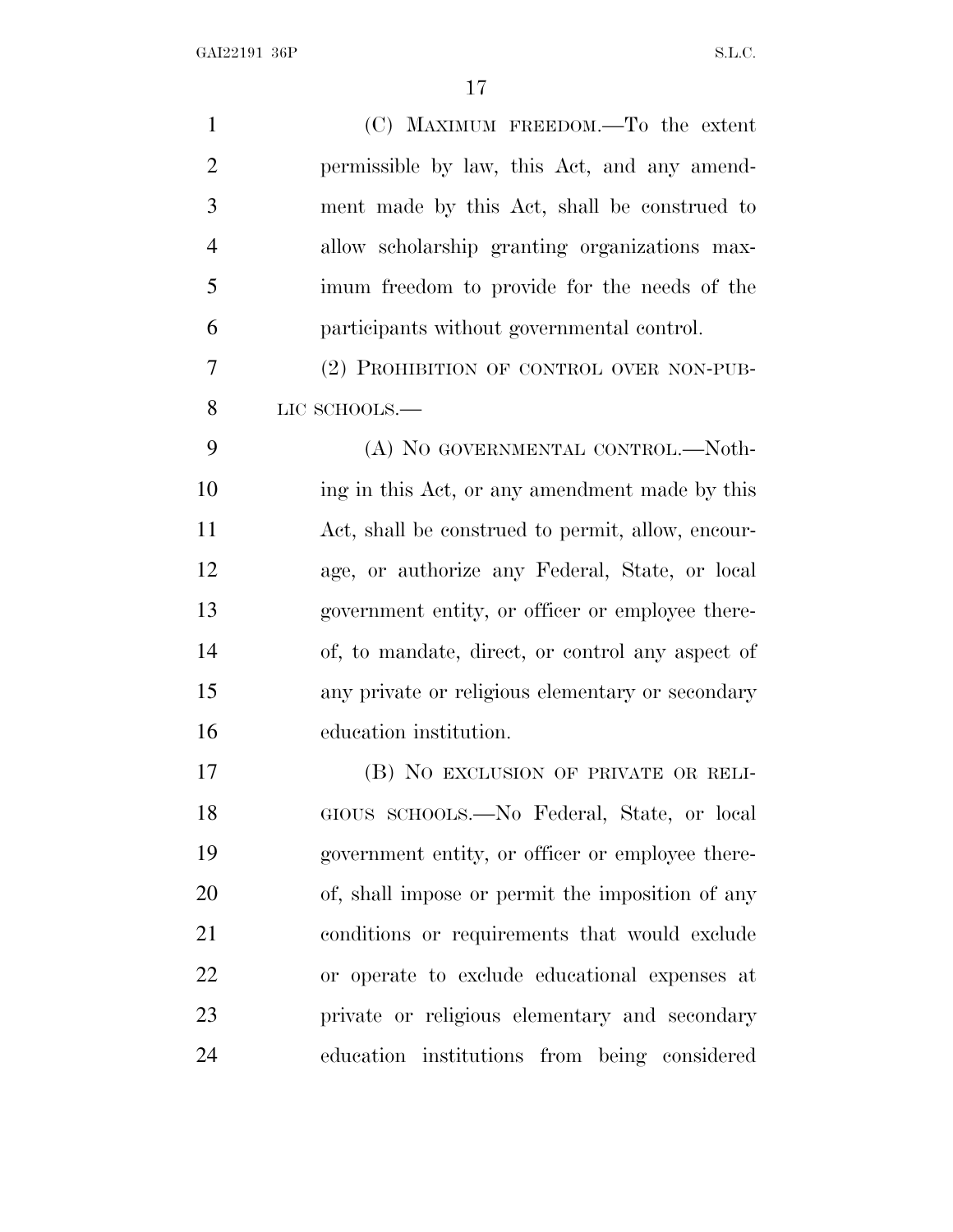qualified elementary or secondary education ex-penses.

 (C) NO EXCLUSION OF QUALIFIED EX- PENSES DUE TO INSTITUTION'S RELIGIOUS CHARACTER OR AFFILIATION.—No Federal, State, or local government entity, or officer or employee thereof, shall exclude, discriminate against, or otherwise disadvantage any elemen- tary or secondary education institution with re- spect to qualified elementary or secondary edu- cation expenses at that institution based in whole or in part on the institution's religious character or affiliation, including religiously based or mission-based policies or practices.

 (3) PARENTAL RIGHTS TO USE SCHOLAR- SHIPS.—No Federal, State, or local government en- tity, or officer or employee thereof, shall disfavor or discourage the use of scholarships granted by par- ticipating scholarship granting organizations for qualified elementary or secondary education ex- penses at private or nonprofit elementary and sec- ondary education institutions, including faith-based schools.

 (4) PARENTAL RIGHT TO INTERVENE.—In any action filed in any State or Federal court which